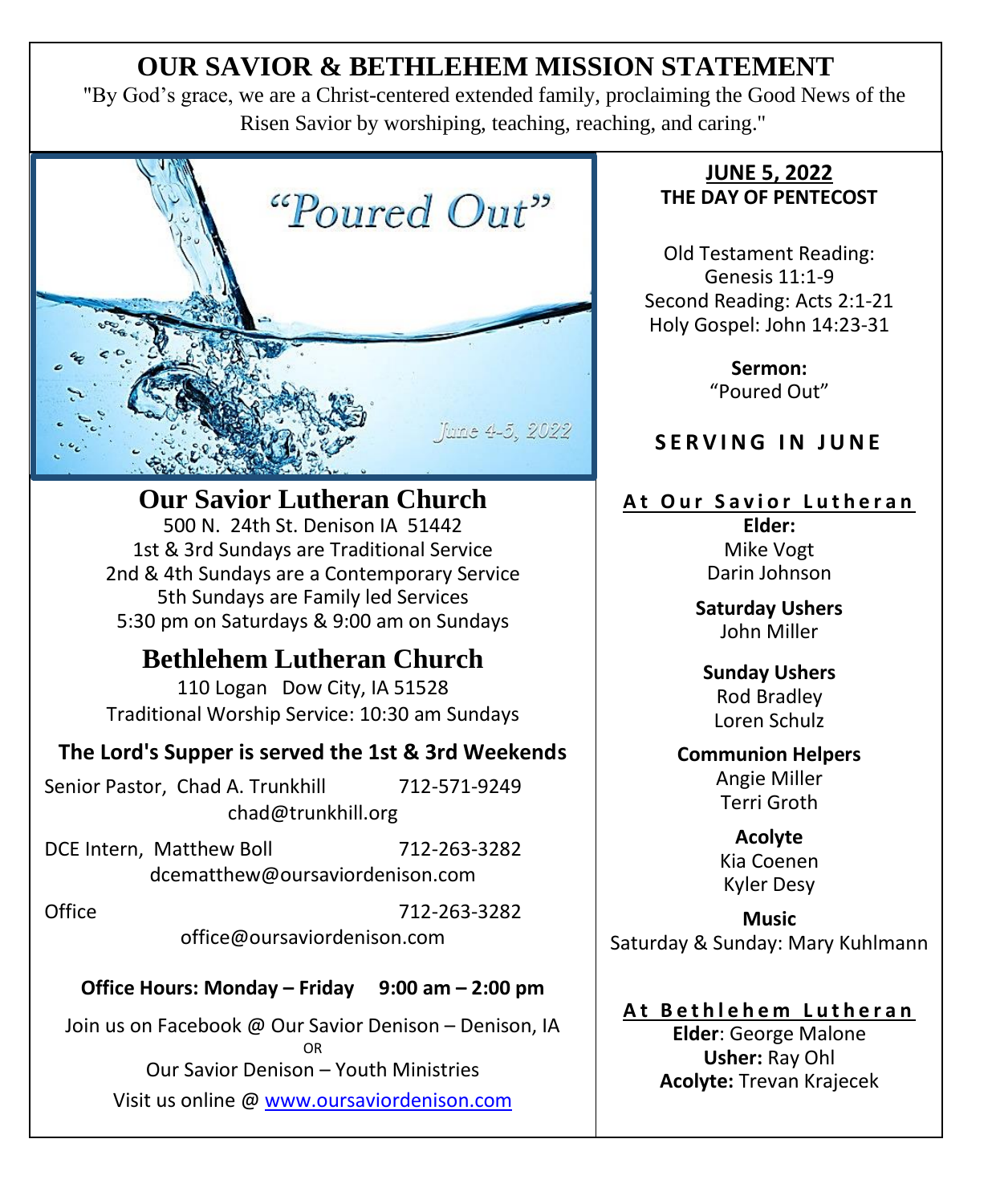#### **WE EXTEND A WARM WELCOME TO OUR VISITORS AND GUESTS**

| <b>JUNE BAPTISM</b><br><b>CELEBRATIONS</b> |                        |                                                      |                        |  |  |  |
|--------------------------------------------|------------------------|------------------------------------------------------|------------------------|--|--|--|
| 1 <sup>st</sup>                            | gth                    | 17 <sup>th</sup>                                     | 25 <sup>th</sup>       |  |  |  |
| <b>Andrew Ellis</b>                        | Genevieve Bonner       | Dylan Gehlsen                                        | Marvel Heistand        |  |  |  |
| John Feddersen                             | <b>Macie Ehlers</b>    | Kane Langenfeld                                      | Marcy Larson           |  |  |  |
| Austin Rowedder                            | Debra Martin           | 18 <sup>th</sup>                                     | Dave Wiebers           |  |  |  |
| Dave Van Ness                              | <b>Turner Martin</b>   | Mason Greder                                         | Otto Vonnahme          |  |  |  |
| <b>Travis Wessel</b>                       | Julian Matute          | Dixie Hagemann                                       |                        |  |  |  |
| 2 <sub>nd</sub>                            | Amy Mendenhall         | Sofia Leon                                           | 28 <sup>th</sup>       |  |  |  |
| Katelyn Bruck                              | 10 <sup>th</sup>       | 19th                                                 | <b>Shelby Downing</b>  |  |  |  |
| Landon Burhoop                             | Lynnae Johnson         | <b>Madison Gotto</b>                                 | Aaron Mumm             |  |  |  |
| Kierah Dau                                 | Liam Okker             | Chandler Johnson                                     | 29 <sup>th</sup>       |  |  |  |
| <b>Byron Meeves</b>                        | 12 <sup>th</sup>       | Marley Todd                                          | Abigail Gehlsen        |  |  |  |
| David Waderich                             | Brenda Schramm         | Simon Waderich                                       | <b>Brennan Lambert</b> |  |  |  |
| <b>Emek Williams</b>                       | 13 <sup>th</sup>       | 21 <sup>st</sup>                                     | <b>Brent Meadows</b>   |  |  |  |
| <b>3rd</b>                                 | <b>Austin Lansink</b>  | Leslie Rath                                          |                        |  |  |  |
| <b>Madison Bruck</b>                       | 14 <sup>th</sup>       | 22 <sup>nd</sup>                                     | 30 <sup>th</sup>       |  |  |  |
| Maya Carlyle                               | Ashley Fahn            | Luke Hall                                            | <b>Gerald Best</b>     |  |  |  |
| Nash Langenfeld                            | Ava Hernandez          | Karen Janssen                                        | Millie Christophersen  |  |  |  |
| Natasha Fink                               | 15 <sup>th</sup>       | Amy Storlie                                          | <b>Charles Downing</b> |  |  |  |
| 5 <sup>th</sup>                            | Zoey Fink              | 23 <sup>rd</sup>                                     | <b>Raymond Fink</b>    |  |  |  |
| <b>Brody Schillerberg</b>                  | Kaleb Goslar           | Sydney Fineran                                       | Claire Gallup          |  |  |  |
| 6 <sup>th</sup>                            | Mandi Johnson          | Diann Jepsen                                         | <b>Greg Gallup</b>     |  |  |  |
| Emma Preul                                 | Hannah Schmidt         | <b>Easton Weier</b>                                  | Shae Kierscht          |  |  |  |
| Cody Vogt                                  | <b>Brandon Schramm</b> | 24 <sup>th</sup>                                     | Sarah Wiebers          |  |  |  |
| 7 <sup>th</sup>                            | 16 <sup>th</sup>       | Maxwell Gerken                                       | Kaliya Loeschen        |  |  |  |
| Jessica Meyer                              | Kaysha Beam            | Mariah Trevino-Kropf                                 |                        |  |  |  |
| <b>Ashton Randeris</b>                     | Rachel Beam            | We were buried therefore with him by baptism         |                        |  |  |  |
| Dennis Waderich                            | Harper Hansman         | into death, in order that, just as Christ was raised |                        |  |  |  |
| 8 <sup>th</sup>                            | <b>Eric Mathies</b>    | from the dead by the glory of the Father, we too     |                        |  |  |  |
| Dianne Furne                               | <b>Charlie Wiebers</b> | might walk in newness of life. Romans 6:4            |                        |  |  |  |
| Nathan Gallup                              |                        |                                                      |                        |  |  |  |

#### **Parish Ministry THANK YOU**

A very heartfelt thank you to each and every person who assisted in helping with the funeral held recently. From those who made calls, to those who supplied desserts, to those who helped serve, you have my sincere thanks. It takes a group of willing people to make things happen.

#### **Red Cross Blood Drive**

The Red Cross will hold its monthly blood drive on Tuesday, June  $7<sup>th</sup>$  from 11:30 am to 5:30 pm at the United Methodist Church Fellowship Hall. Call 1-800-733-2767 or visit RedCrossBlood.org and enter: DenisonIA to schedule an appointment. If you have questions, contact Katie at [katie.tellus@redcross.org](mailto:katie.tellus@redcross.org) or 402-238-8044.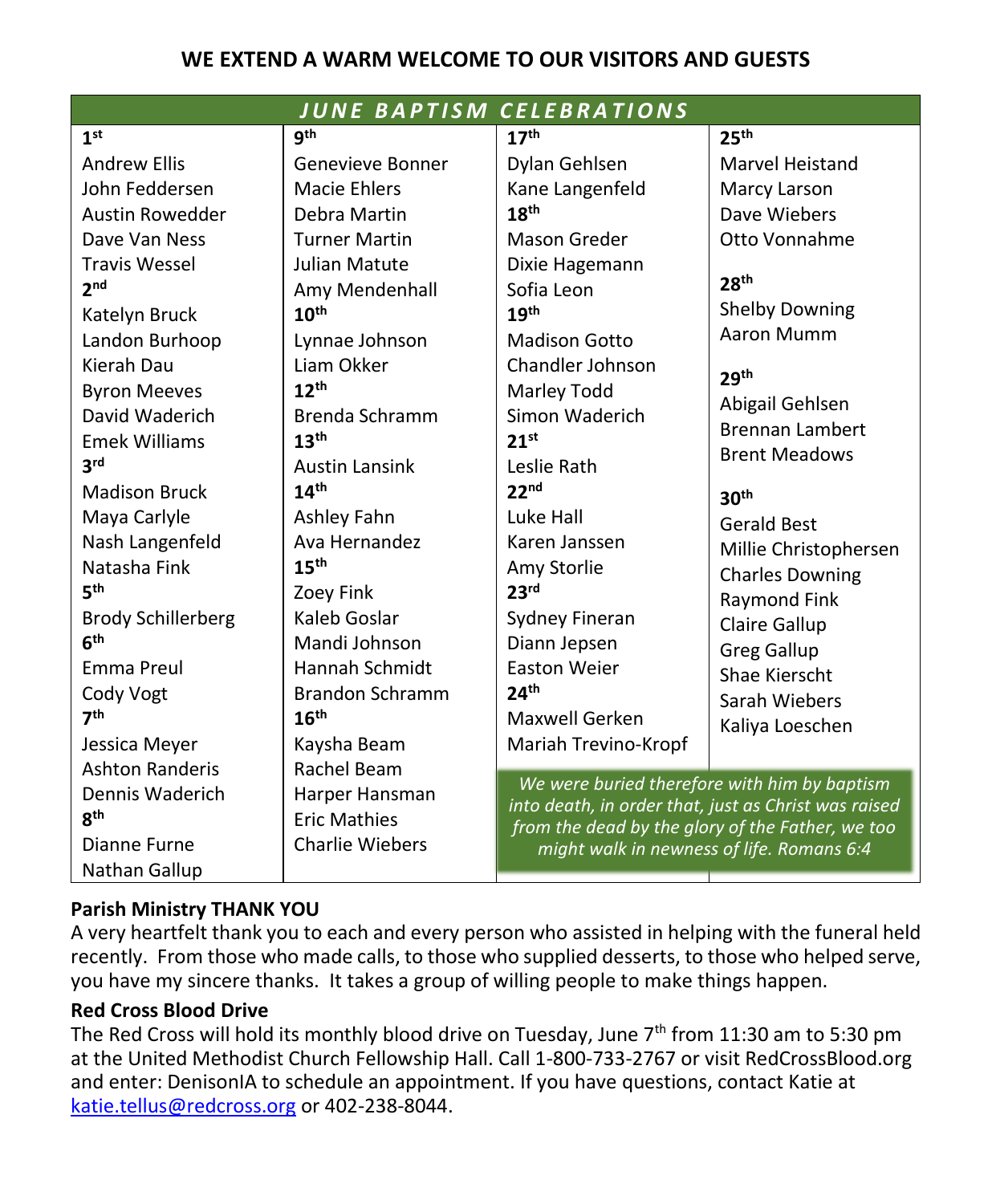#### **American Cancer Society Fundraiser**

American Cancer Society donations from Our Savior have always been wonderful and a great

blessing to those who need the services that ACS provides. This year, the Our Savior Relay for Life Team will be collecting donations after each service until the end of the June. Your donations are truly appreciated for this year's fundraiser. If you have any questions, please contact Pat Fleshner at 712-269-5481.

#### **Communion Helpers – Can You Lend a Hand?**

Communion helpers are needed for the month of July. If you can help out, please let the office know or sign up on the bulletin board in the Narthex. Thank you!

#### **Portals of Prayer**

The July – September Portals of Prayer have arrived. There are copies on the Welcome Center, in the office and in the pickup box in front of the church.

#### **Discipleship 21 Day Challenge – Check Your Church Mailbox**

Be sure to check your church mailbox. The Discipleship committee has inserted a 21-Day Family Gratitude Challenge in each box. Check it out! Remember to check your church mailbox regularly as others in the congregation, besides the office, use it to communicate.

#### **Our Savior Quilters**

**SEAT & TO** ※第4

Quilters will meet at Our Savior at 9:00 am on Monday, June 6<sup>th</sup> for our time of quilting. Also, that day, we will go to Bogey's grill at Majestic Hills Golf Course for Lunch. *If you are interested in quilting, come join us on June 6th for lunch!*

## **MINISTRY FOR JUNE 4th , 2022 – JUNE 12th, 2022**

**Saturday – June 4th** 5:30 – OS Evening Worship  $\pm$ **Sunday – June 5th PENTECOST**

9:00 – Worship Service  $\pm$ Hansen Baptism After Service: OS Adult Bible Study **10:30 – Bethlehem Worship Service**  $\pm$ 

#### **Monday – June 6th**

9:00 – Coffee Crew 9:00 – Quilters 7:00 – Elders Meeting **Tuesday – June 7th**

**Wednesday – June 8 th Thursday – June 9 th** 9:45 – OS Bible Study **Friday – June 10th Saturday – June 11th** 5:30 – OS Evening Worship **Sunday – June 12th** 9:00 – OS Worship After Service: Adult Bible Study **10:30 – Bethlehem Worship Service Vary Baptism**

**THY STRONG WORD** KDSN 104.9 Mon. - Sat. @ 6:25 am June 6<sup>th</sup>, 2022 – June 11<sup>th</sup>, 2022, Zion Lutheran, Denison **THE LUTHERAN HOUR – KDSN SUNDAYS**  6:30-7:00 am (104.9 FM) 10:30-11:30 am (1530 AM)

| <b>Service</b>             | Date      | Attendance | <b>Offering</b>          | <b>Weekly Budget</b> |
|----------------------------|-----------|------------|--------------------------|----------------------|
| <b>Our Savior Saturday</b> | 5/28/2022 | 58         |                          |                      |
| <b>Our Savior Sunday</b>   | 5/29/2022 | 97         | \$5,007.18<br>\$6,893.00 |                      |
| <b>Bethlehem Sunday</b>    | 5/28/2022 | 44         | \$1,665.00               | \$1,305.00           |